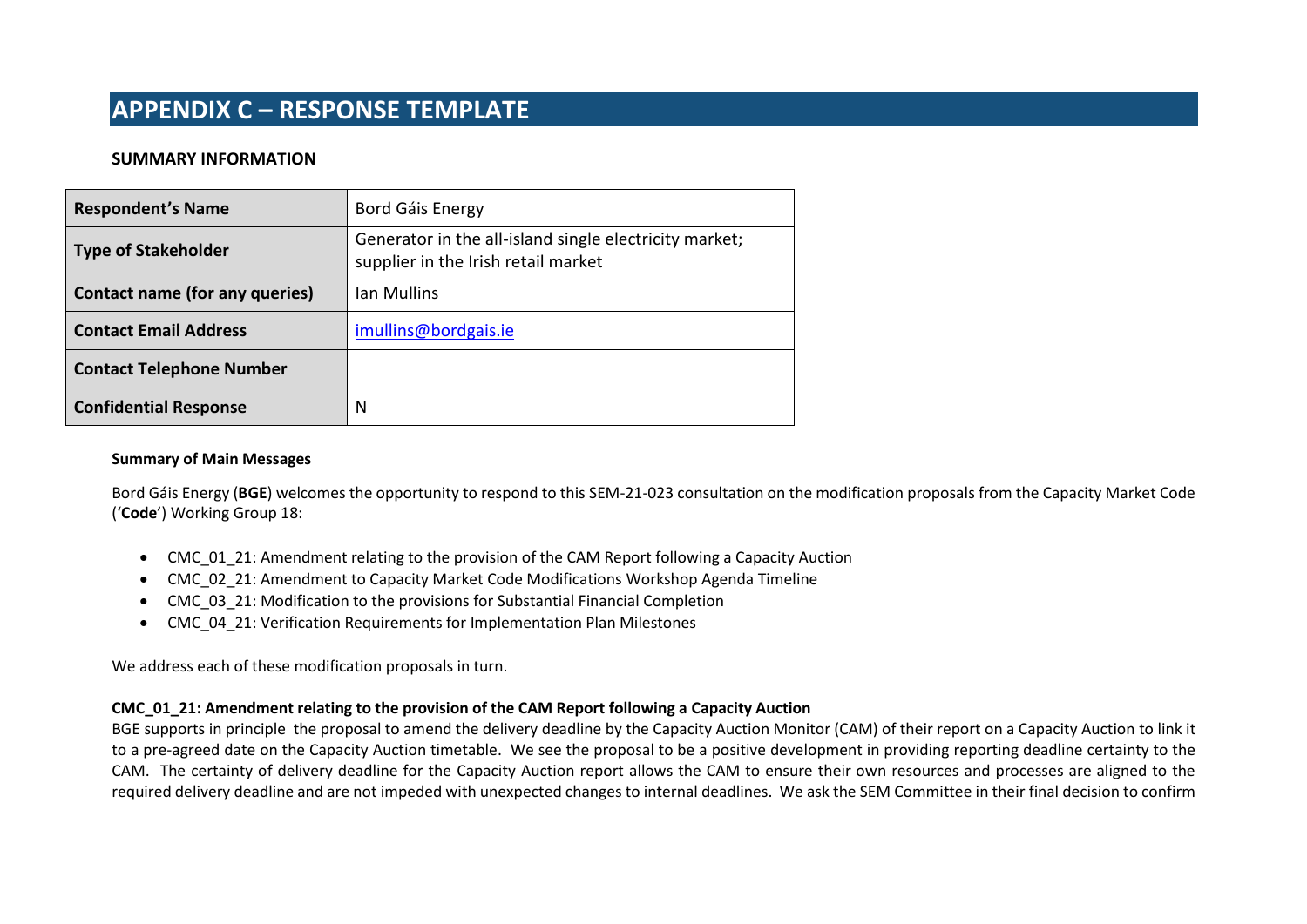that this proposed change does not impact or delay the provision to participants of the provisional results (or information relating to the provisional results) from the Capacity Auction.

### **CMC\_02\_21: Amendment to Capacity Market Code Modifications Workshop Agenda Timeline**

BGE does not support the proposal to amend the Capacity Market Code (CMC) Modifications Workshop Agenda timeline. We see the provision by the System Operators (SOs) of the Working Group (WG) agenda to participants at least 10 Working Days (10WDs) in advance of the workshop as an important enablement to the involvement of participants in amendments to the CMC. The timeline gives participants the time to review the proposed modifications and complete their own internal due diligence in preparation of the WG workshop. We believe that any technical non-compliance with the 10WDs deadline as recognised by the SOs should be addressed in the sequence of the new modification submission process and Working Group registration processto meet this requirement rather than seek to amend the agenda deadline as proposed. In our view, any reduction in the timeline to provide an agenda of the next CMC Working Group to participants at least 10 Working Days (10WDs) in advanced of the Working Group (WG) workshop under CMC B.12.7.1 (f) may provide participants with insufficient time to consider the modifications ahead of the workshop.

### **CMC\_03\_21: Modification to the provisions for Substantial Financial Completion**

BGE in principle supports this proposal to encourage the opportunity for DSUs/AGUs to deliver Awarded New Capacity by a voluntary alternative for these unit types to achieving Substantial Financial Completion (**SFC**) much closer to capacity delivery in exchange for increased Termination Charges payable. We also believe that a balance is required between this alternative opportunity given to DSUs/ AGUs and the requirement to ensure the delivery of capacity as awarded. The balance in our view can be maintained through:

- capacity volume caps on the amount of capacity being proposed under this path in each auction,
- unit qualification controls by Regulatory Authority approval, and
- increased reporting frequency of units taking this alternative up to the delivery of the capacity.

**Capacity Volume cap** - The intent of the Substantial Financial Completion Milestone is to identify failing projects early to minimise costs to consumers for replacement capacity. The proposal incentivises the delivery of Awarded New Capacity by the voluntary adoption of increased Termination Charges payable but does not remove all risk of failure to deliver. We believe that the impact of any failure to deliver the awarded capacity can be mitigated with a capacity volume cap in an auction, set by the RAs/ SOs as to the volume of capacity (in total) that can be secured via this alternative route. The cap will allow the RAs / SOs to control the risk to the system and consumer should units on this alternative path fail to deliver on the capacity awarded to them.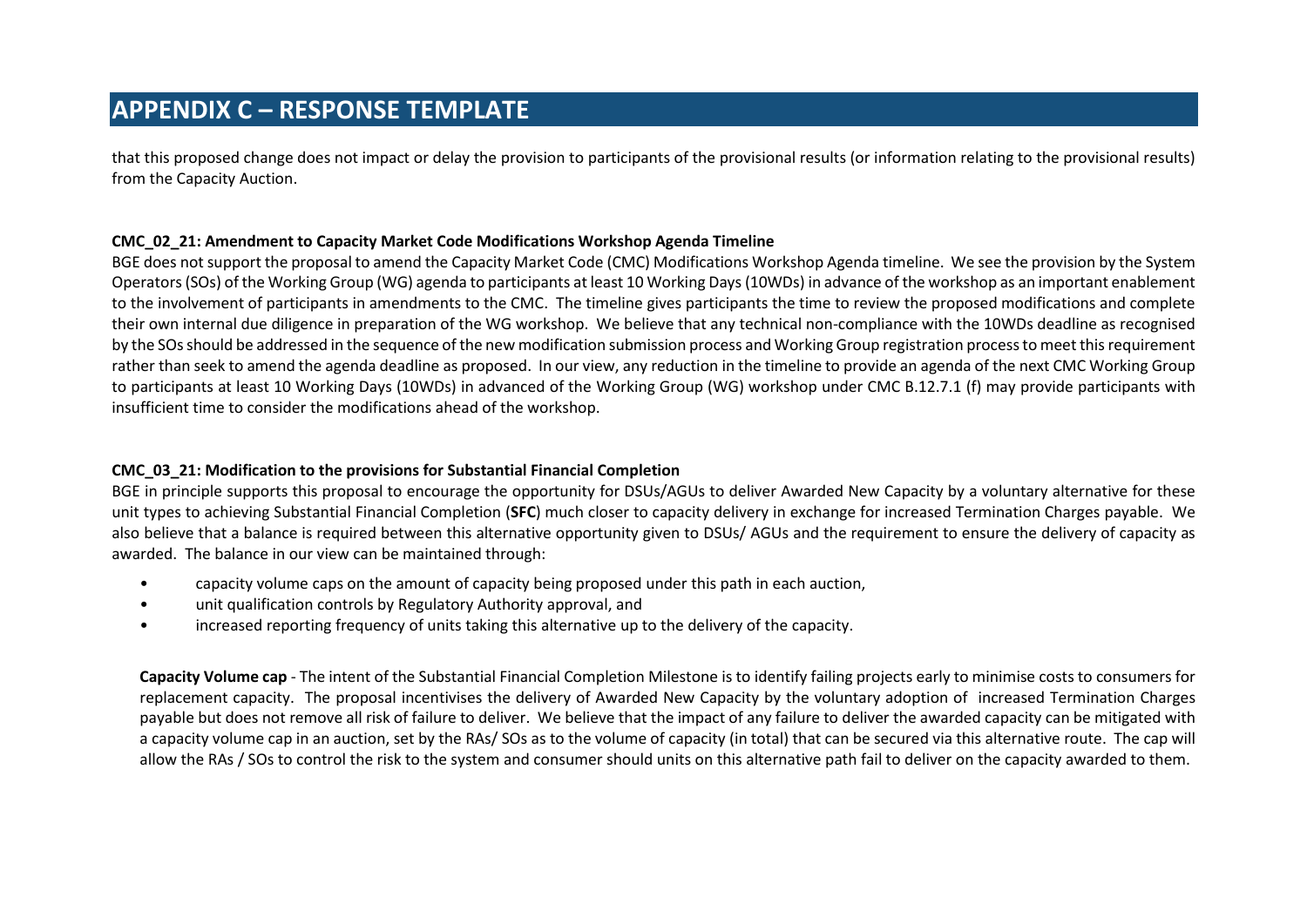**Unit qualification controls** – When qualifying units to take this alternative path in a capacity auction, participants should be required to apply to the RAs for a CRM Exception to allow the RAs control the volume of capacity seeking to use this alternative (see Capacity Volume Cap point above). The application needs to declare if the capacity providers are existing or new-build units, with new-build units being excluded from the alternative process in order to manage the increased delivery risk that new-build units can offer. New-build units can follow the existing process so giving the RAs / SOs use of the checks and controls that are already existing in the CMC.

**Increased reporting frequency** – We would suggest that Awarded New Capacity using the alternative path under this proposal adopts an increased status reporting schedule to the SOs on a quarterly basis to allow the SOs to have as much early warning of any failure to deliver the capacity as contracted. This increased reporting frequency would end with the delivery of the awarded capacity.

We note and support the change by the proposer that this alternative path applies to contract awards of one-year duration only. We note also the lack of a minded to position from the SEM Committee in this consultation on this proposed modification and we ask the SEM Committee to publish a minded to position on this modification before any final decision is made. The publication of the consultation responses received along with the minded to position will allow participants to provide any final views and suggestions on the modification before the final decision is published.

#### **CMC\_04\_21: Verification Requirements for Implementation Plan Milestones**

BGE supports in principle the proposal to align the verification requirement for participants to evidence their Implementation Plan Milestones under the CMC with the obligations attached to their unit type. The requirement remains that participants awarded new capacity contracts must meet the Implementation Plan requirements (deadlines and evidence) under the CMC. BGE believes that the checks and controls in the Implementation Plan under the CMC are fundamental to ensure the timely delivery of the Awarded New Capacity for the consumer. The evidential burden should be appropriate for the units delivering new capacity and should meet the requirements of the SOs. We support the proposal by the SOs to mitigate unnecessary verification obligations where the SOs requirements are satisfied through other unit data sources (such as grid code commissioning and Trading and Settlement Code Registration) but that the SOs reserve the right to implement the full verification obligations at their request.

We ask that a process requirement flow and timelines are provided to support this proposed modification to ensure all impacted participants have clarity on the application and expectations under this proposed process. Any change to established processes within the CMC should ensure there is no impact to the certainty of delivering Awarded New Capacity for the consumer.

### **CAPACITY MARKET CODE MODIFICATIONS CONSULTATION COMMENTS:**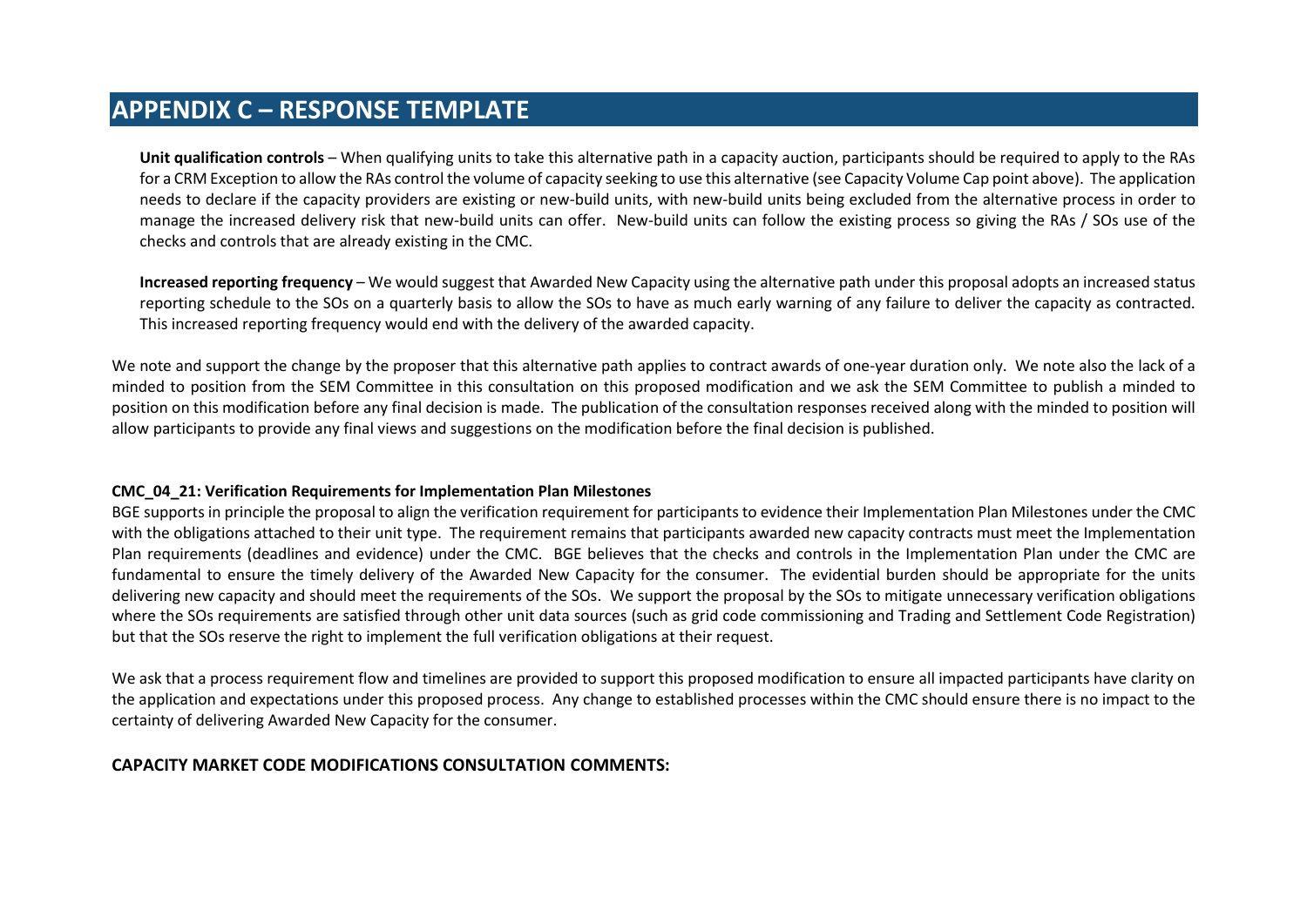| ID                                                                                                       | <b>Proposed Modification and its</b><br><b>Consistency with the Code</b><br><b>Objectives</b>                                                                                                                                                                                                                                                                                                         | <b>Impacts Not Identified in the Modification</b><br><b>Proposal Form</b>                                                                                                                                                                                                                                                                                                                                                                                                                                                                                                                                                                          | <b>Detailed CMC Drafting Proposed</b><br>to Deliver the Modification |
|----------------------------------------------------------------------------------------------------------|-------------------------------------------------------------------------------------------------------------------------------------------------------------------------------------------------------------------------------------------------------------------------------------------------------------------------------------------------------------------------------------------------------|----------------------------------------------------------------------------------------------------------------------------------------------------------------------------------------------------------------------------------------------------------------------------------------------------------------------------------------------------------------------------------------------------------------------------------------------------------------------------------------------------------------------------------------------------------------------------------------------------------------------------------------------------|----------------------------------------------------------------------|
| CMC 01 21<br>Amendment relating to<br>the provision of the<br>CAM Report following a<br>Capacity Auction | BGE believes that this modification<br>seeks to<br>facilitate<br>proposal<br>achievement of<br>the<br>Capacity<br>Market Code Objectives (CMC<br>A.1.2.1 (a) and (e)) by provisioning a<br>less variable timetabled schedule<br>for the Capacity Auction Monitor<br>(CAM) to provide their report on<br>Capacity Auction to the<br>the<br>Regulatory Authorities (RAs) and<br>System Operators (SOs). | BGE<br>supports this proposal to provide<br>scheduling certainty for the CAM in their<br>provision of their report on the Capacity<br>Auction by linking it to an established date on<br>the Capacity Auction Timetable. The provision<br>of the Capacity Auction Report by the CAM at a<br>date linked to the published Capacity Auction<br>(i.e. the Capacity Auction<br>Timetable<br>Provisional Results Publication Date) ensures<br>that the CAM resources and process in<br>producing the report are not disrupted by any<br>internal SO process timeline changes that do<br>not impact the provision of auction results to<br>participants. | We agree with the CMC drafting as<br>proposed.                       |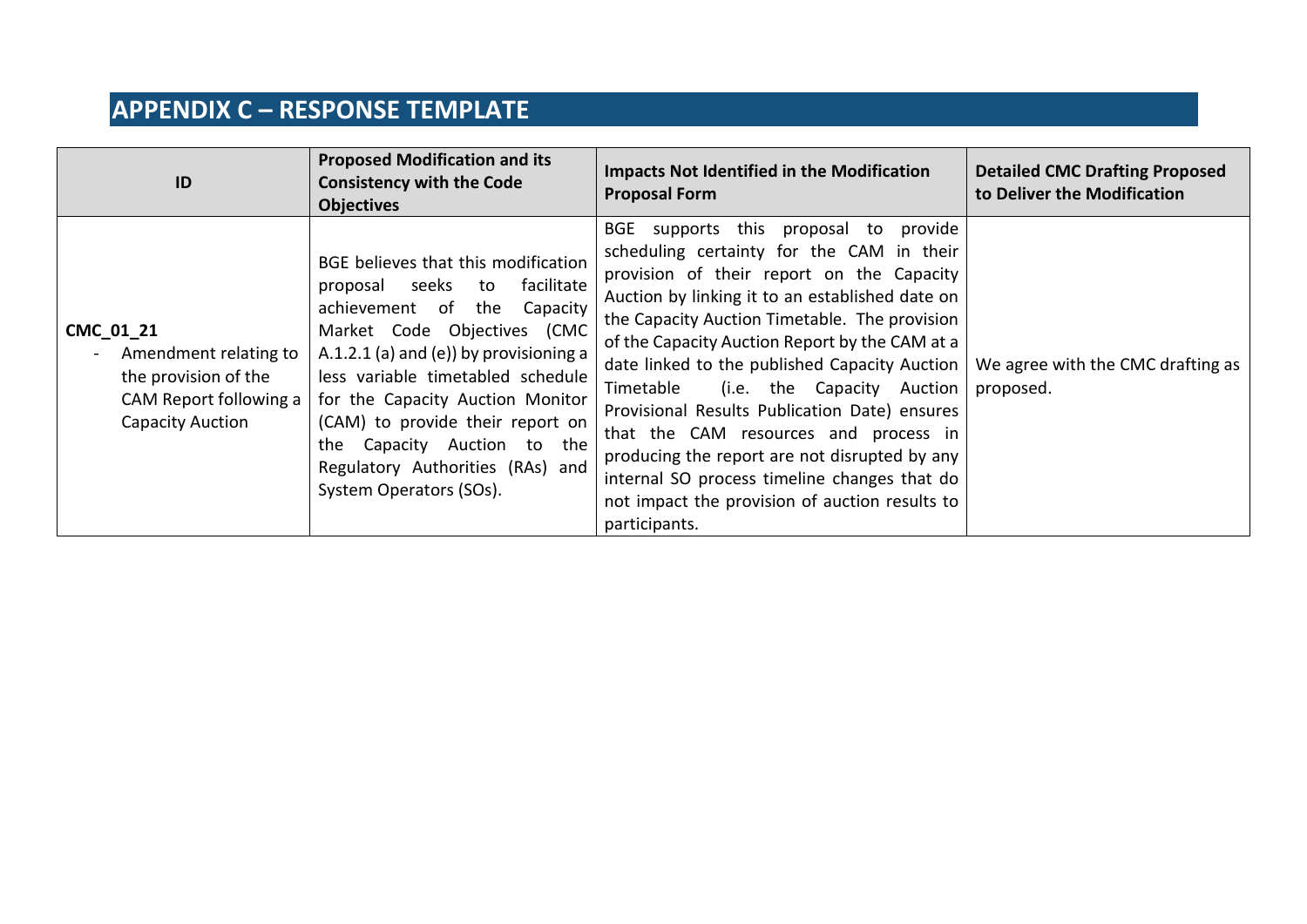| CMC_02_21<br>Amendment to<br><b>Capacity Market Code</b><br><b>Modifications</b><br>Workshop Agenda | <b>BGE</b><br>disagrees<br>that<br>this<br>modification as<br>is<br>proposed<br>consistent with Capacity Market<br>Code Objective (CMC A.1.2.1) (b)<br>"to facilitate the efficient, economic<br>coordinated<br>and<br>operation,<br>administration and development of<br>the Capacity Market and the<br>adequate future<br>provision of<br>capacity in a financially secure | BGE believes that the sequence of the new<br>modification submission process and Working<br>Group registration process should be set to<br>allow the publication of an agenda and<br>supporting documents without impacting the<br>time currently given in the CMC for participants<br>to complete their own review and due<br>diligence before the diarised Working Group<br>$(WG)$ .<br>We do not support the proposed<br>reduction of the timescale in the CMC for the<br>publication of the agenda to 5 Working Days<br>(5WDs) that also reduces the review time<br>within the Code for participants so potentially<br>impacting the "coordinated operationand<br>development of the Capacity Market" as set<br>out in CMC A.1.2.1 (b). | We believe that the wording of<br>Section B.12.7.1. (f) should remain<br>unchanged at:<br>"(f) the System Operators shall<br>circulate an agenda to Workshop<br>participants at least 10 Working<br>Days in advance of the Workshop, |
|-----------------------------------------------------------------------------------------------------|------------------------------------------------------------------------------------------------------------------------------------------------------------------------------------------------------------------------------------------------------------------------------------------------------------------------------------------------------------------------------|---------------------------------------------------------------------------------------------------------------------------------------------------------------------------------------------------------------------------------------------------------------------------------------------------------------------------------------------------------------------------------------------------------------------------------------------------------------------------------------------------------------------------------------------------------------------------------------------------------------------------------------------------------------------------------------------------------------------------------------------|--------------------------------------------------------------------------------------------------------------------------------------------------------------------------------------------------------------------------------------|
| Timeline                                                                                            | manner" as it will shorten the time<br>established<br>in the CMC<br>for<br>participants<br>review<br>to<br>new<br>modification proposals as published<br>on the Working Group agenda.                                                                                                                                                                                        | We propose that the deadline for the<br>publication of an agenda remains at 10<br>Working Days (10WDs) ahead of a WG while<br>the deadline for submitting proposals could be<br>increased to 15 WDs ahead of the WG with the<br>deadline for registration increased to 12 WDs<br>ahead of the WG. We see this as respecting the<br>time needed by the SOs to administer new<br>proposals and prepare the WG agenda in time<br>for publication to participants 10WDs ahead of                                                                                                                                                                                                                                                                | except in the case of a Workshop<br>under paragraph Error! Reference<br>source not found."                                                                                                                                           |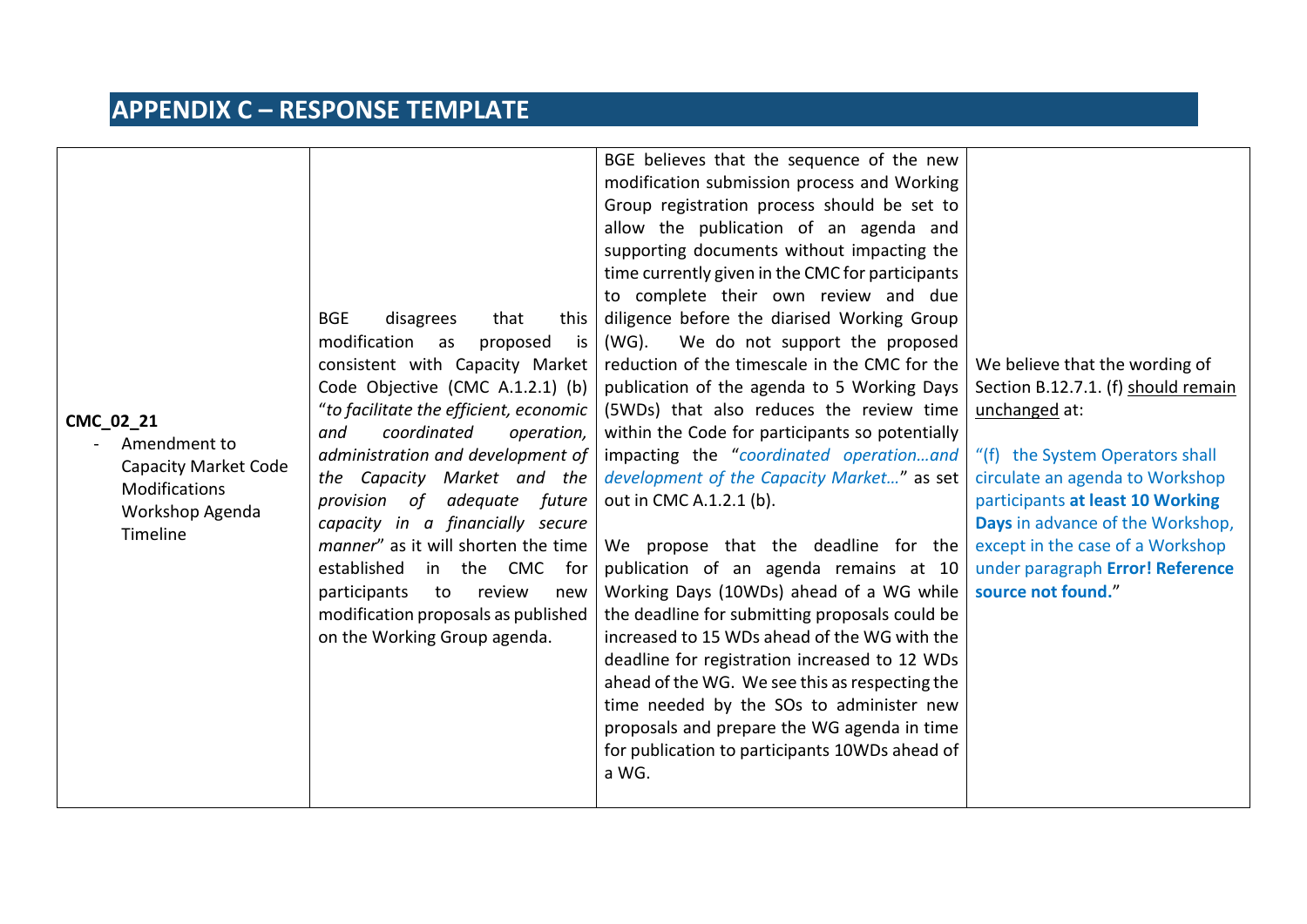| CMC 03 21<br>Modification to the<br>provisions for<br><b>Substantial Financial</b><br>Completion | BGE considers this modification as<br>proposed<br>is<br>consistent<br>with<br>Capacity Market Code Objectives<br>(CMC A.1.2.1 (b), (c), (d), (e), (f) and<br>(g)) by recognising the differences<br>faced by DSUs/ AGUs in contracting<br>with physical asset providers to<br>achieve the Substantial Financial<br>Completion milestone for Awarded<br>New Capacity. This proposal as an<br>alternative path for DSUs/ AGUs to<br>deliver Awarded New Capacity<br>improves the competition and<br>choice for physical asset owners in<br>contracting with DSUs/ AGUs while<br>still displaying the commitment by<br>the unit to delivering the Awarded<br>New Capacity for the market and<br>consumer in a price effective and<br>non-discriminatory manner. | BGE believes believe that a balance is required<br>between this alternative opportunity given to<br>DSUs/ AGUs to achieve Substantial Financial<br>Completion and the requirement to ensure<br>the delivery of capacity as awarded. The<br>balance in our view can be maintained<br>through:<br>capacity volume caps on the amount of<br>$\bullet$<br>capacity being proposed under this path in<br>each auction (to limit the risk of failure to<br>deliver),<br>unit qualification controls by Regulatory<br>Authority approval (to apply the volume<br>caps limits as suggested above and<br>avoiding the risk of new-build units within<br>this path), and<br>increased reporting frequency of units<br>taking this alternative up to the point of<br>the delivery of the capacity (to provide the<br>SOs with as much warning as possible of<br>any failure to deliver).<br>Given the lack of a minded to position in the<br>consultation paper, we ask the SEM<br>Committee to publish a minded to position on<br>this modification (along with the responses<br>received to this consultation) before a final<br>decision is made. This will allow participants | Our proposal to cap the capacity<br>volumes using this alternative path<br>suggests widening the use of the<br><b>Exception Applications process,</b><br>and the added wording below<br>supports this proposal:<br>E.5.1.1 A Participant may seek the<br>approval of the Regulatory<br>Authorities for:<br>(a) proposed New Capacity to<br>have a Maximum Capacity<br>Duration of more than one<br>and up to 10 Capacity<br>Years; or<br>(b) all or a specified part of<br>Existing Capacity to be<br>subject to a Unit Specific<br>Price Cap in a Capacity<br>Auction.<br>(c) a DSU/AGU proposing to<br>use the voluntary increase<br>in Termination Charges<br>payable under J.2.1.3 (a)(ii) |
|--------------------------------------------------------------------------------------------------|--------------------------------------------------------------------------------------------------------------------------------------------------------------------------------------------------------------------------------------------------------------------------------------------------------------------------------------------------------------------------------------------------------------------------------------------------------------------------------------------------------------------------------------------------------------------------------------------------------------------------------------------------------------------------------------------------------------------------------------------------------------|------------------------------------------------------------------------------------------------------------------------------------------------------------------------------------------------------------------------------------------------------------------------------------------------------------------------------------------------------------------------------------------------------------------------------------------------------------------------------------------------------------------------------------------------------------------------------------------------------------------------------------------------------------------------------------------------------------------------------------------------------------------------------------------------------------------------------------------------------------------------------------------------------------------------------------------------------------------------------------------------------------------------------------------------------------------------------------------------------------------------------------------------------------------------|------------------------------------------------------------------------------------------------------------------------------------------------------------------------------------------------------------------------------------------------------------------------------------------------------------------------------------------------------------------------------------------------------------------------------------------------------------------------------------------------------------------------------------------------------------------------------------------------------------------------------------------------------------------------------------------------|
|--------------------------------------------------------------------------------------------------|--------------------------------------------------------------------------------------------------------------------------------------------------------------------------------------------------------------------------------------------------------------------------------------------------------------------------------------------------------------------------------------------------------------------------------------------------------------------------------------------------------------------------------------------------------------------------------------------------------------------------------------------------------------------------------------------------------------------------------------------------------------|------------------------------------------------------------------------------------------------------------------------------------------------------------------------------------------------------------------------------------------------------------------------------------------------------------------------------------------------------------------------------------------------------------------------------------------------------------------------------------------------------------------------------------------------------------------------------------------------------------------------------------------------------------------------------------------------------------------------------------------------------------------------------------------------------------------------------------------------------------------------------------------------------------------------------------------------------------------------------------------------------------------------------------------------------------------------------------------------------------------------------------------------------------------------|------------------------------------------------------------------------------------------------------------------------------------------------------------------------------------------------------------------------------------------------------------------------------------------------------------------------------------------------------------------------------------------------------------------------------------------------------------------------------------------------------------------------------------------------------------------------------------------------------------------------------------------------------------------------------------------------|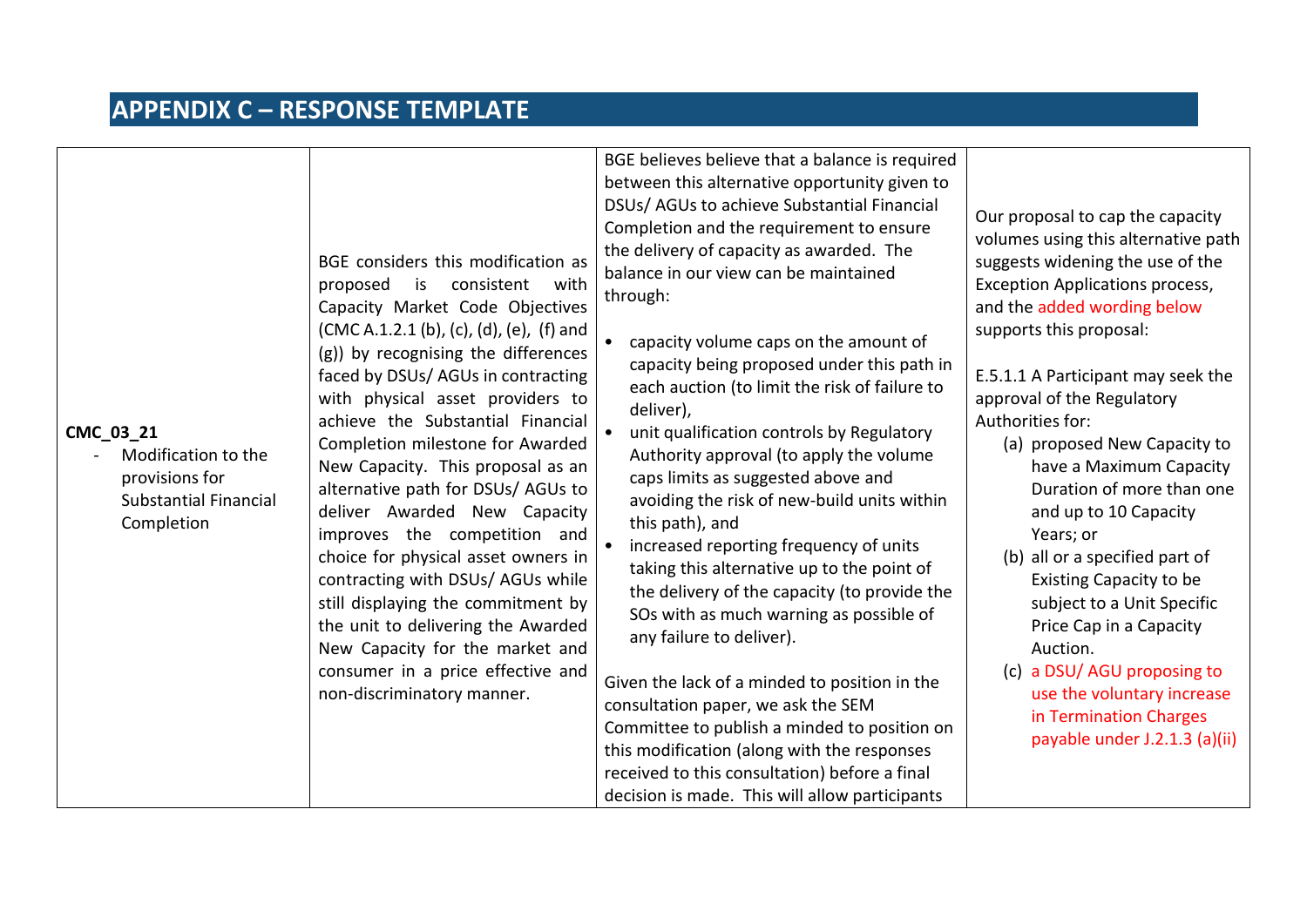| ID | <b>Proposed Modification and its</b><br><b>Consistency with the Code</b><br><b>Objectives</b> | <b>Impacts Not Identified in the Modification</b><br><b>Proposal Form</b>      | <b>Detailed CMC Drafting Proposed</b><br>to Deliver the Modification |
|----|-----------------------------------------------------------------------------------------------|--------------------------------------------------------------------------------|----------------------------------------------------------------------|
|    |                                                                                               | to add any final views and comments before<br>the final decision is published. |                                                                      |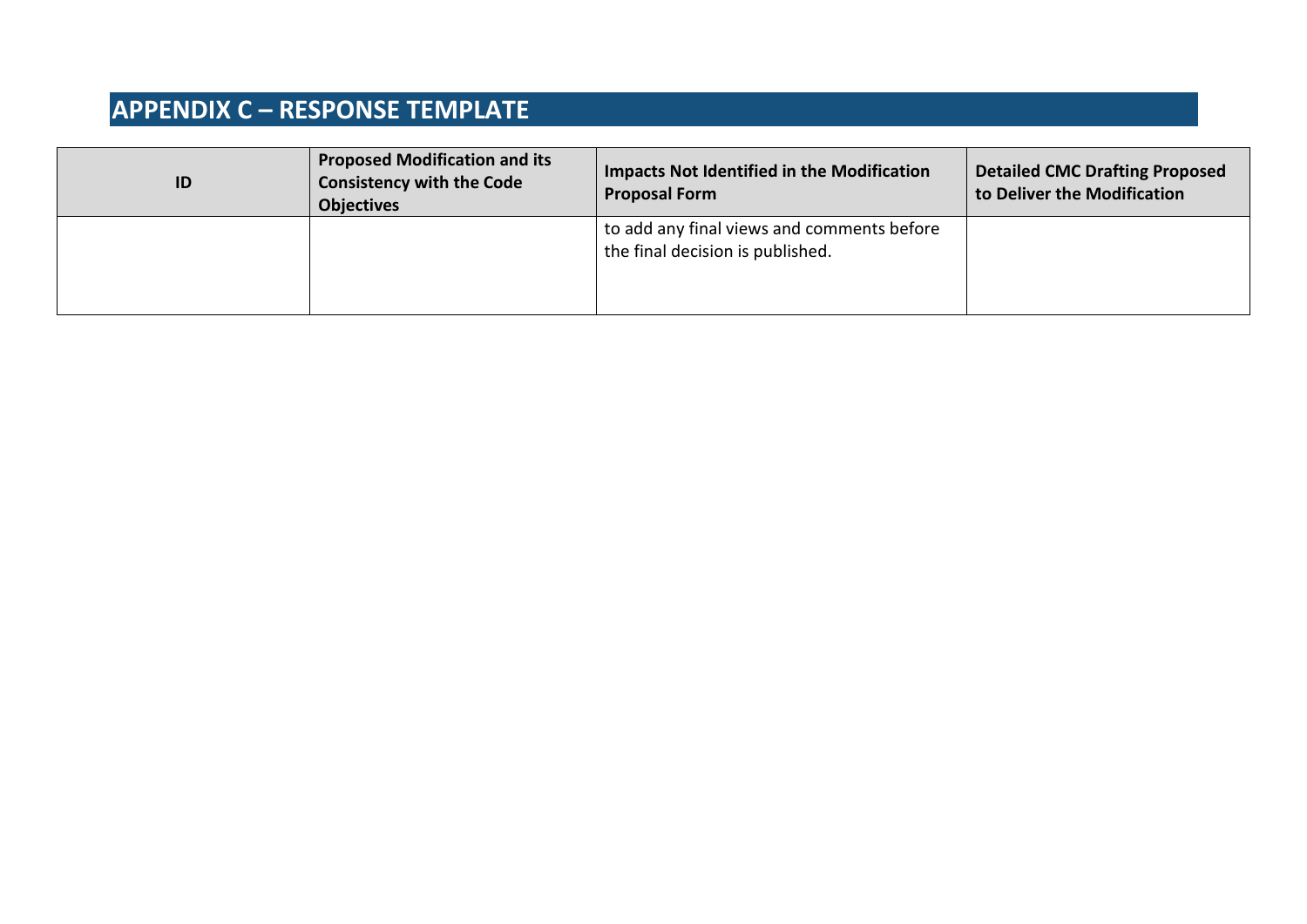| CMC_04_21<br>Verification<br>Requirements for<br><b>Implementation Plan</b><br><b>Milestones</b> | BGE believes this modification as<br>consistent<br>proposed is<br>with<br>Capacity Market Code Objectives<br>(CMC A.1.2.1 (a), (b), (c), (d), (f) and<br>(g)) by lessening the verification<br>obligations on certain unit types<br>while<br>maintaining<br>the<br>SO<br>obligations to obtain the necessary<br>verification evidential requirements<br>from capacity providers against<br>Implementation<br>their<br>Plan<br>requirements whether by use of<br>other information generated by the<br>unit under grid code commissioning<br>and Trading and Settlement Code<br>Registrations, or at the request of<br>the SOs. | BGE supports the focus given by the SOs in this<br>modification<br>mitigate<br>to<br>the<br>existing<br>verification obligations (such as the provision<br>of an independent Certified Engineers report)<br>for substantial completion by DSUs/ AGUs in<br>delivering new capacity under the CMC, with<br>instead the SO's use of existing commissioning<br>and registration information by the unit to<br>reach this verification evidential requirement.<br>We also support the SOs in maintaining the<br>right to assert the existing evidential<br>requirements for verification under the CMC if<br>they deem it more appropriate.<br>modification represents a process<br>This<br>improvement for the delivery of new capacity<br>by DSUs/ AGUs by lessening the verification<br>obligation on DSU/ AGU new capacity<br>providers against their Implementation Plan<br>requirements where the SOs can use instead<br>existing information to meet their evidential<br>requirements.<br>We ask that a process<br>requirement flow and timelines are provided to<br>support this proposed modification to ensure<br>all impacted participants have clarity on the<br>application, expectations and milestones under<br>this proposed process. Any change to an |  |
|--------------------------------------------------------------------------------------------------|--------------------------------------------------------------------------------------------------------------------------------------------------------------------------------------------------------------------------------------------------------------------------------------------------------------------------------------------------------------------------------------------------------------------------------------------------------------------------------------------------------------------------------------------------------------------------------------------------------------------------------|--------------------------------------------------------------------------------------------------------------------------------------------------------------------------------------------------------------------------------------------------------------------------------------------------------------------------------------------------------------------------------------------------------------------------------------------------------------------------------------------------------------------------------------------------------------------------------------------------------------------------------------------------------------------------------------------------------------------------------------------------------------------------------------------------------------------------------------------------------------------------------------------------------------------------------------------------------------------------------------------------------------------------------------------------------------------------------------------------------------------------------------------------------------------------------------------------------------------------------------------------------------------|--|
|                                                                                                  |                                                                                                                                                                                                                                                                                                                                                                                                                                                                                                                                                                                                                                | established processes within the CMC should<br>ensure there is no impact to the certainty of                                                                                                                                                                                                                                                                                                                                                                                                                                                                                                                                                                                                                                                                                                                                                                                                                                                                                                                                                                                                                                                                                                                                                                       |  |